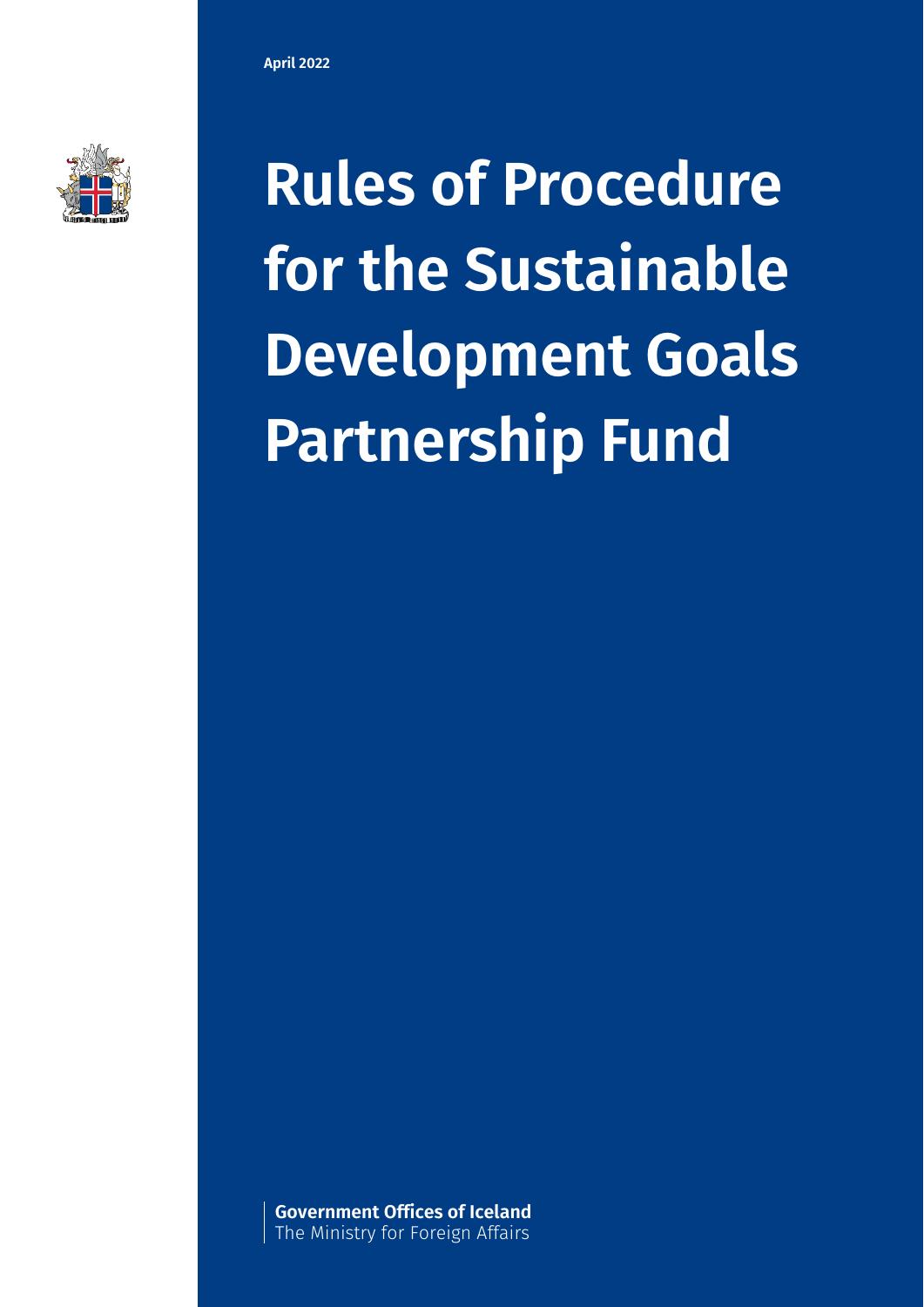# **Table of contents**

| 1. |     |       |  |  |  |  |
|----|-----|-------|--|--|--|--|
|    | 1.1 |       |  |  |  |  |
|    | 1.2 |       |  |  |  |  |
|    | 1.3 |       |  |  |  |  |
|    | 1.4 |       |  |  |  |  |
| 2. |     |       |  |  |  |  |
|    | 2.1 |       |  |  |  |  |
|    | 2.2 |       |  |  |  |  |
|    | 2.3 |       |  |  |  |  |
|    |     | 2.3.1 |  |  |  |  |
|    |     | 2.3.2 |  |  |  |  |
|    |     | 2.3.3 |  |  |  |  |
|    |     |       |  |  |  |  |
| 3. |     |       |  |  |  |  |
|    | 3.1 |       |  |  |  |  |
|    | 3.2 |       |  |  |  |  |
|    | 3.3 |       |  |  |  |  |
| 4. |     |       |  |  |  |  |
|    | 4.1 |       |  |  |  |  |
|    | 4.2 |       |  |  |  |  |
|    | 4.3 |       |  |  |  |  |
|    | 4.4 |       |  |  |  |  |
|    | 4.5 |       |  |  |  |  |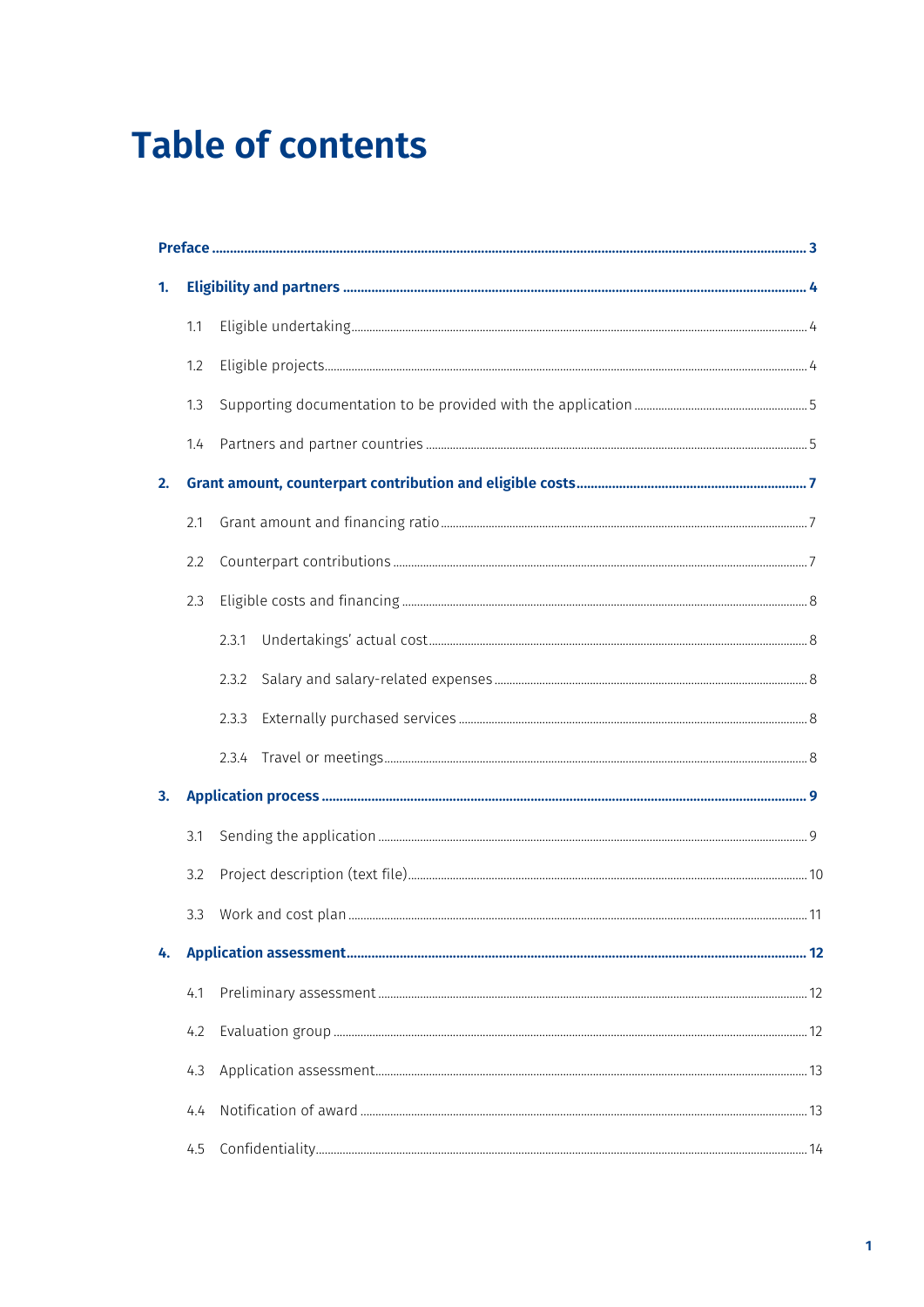|    | 5.3 |  |  |  |
|----|-----|--|--|--|
| 6. |     |  |  |  |
|    | 6.1 |  |  |  |
|    |     |  |  |  |
|    | 6.3 |  |  |  |
| 7. |     |  |  |  |
|    |     |  |  |  |
|    |     |  |  |  |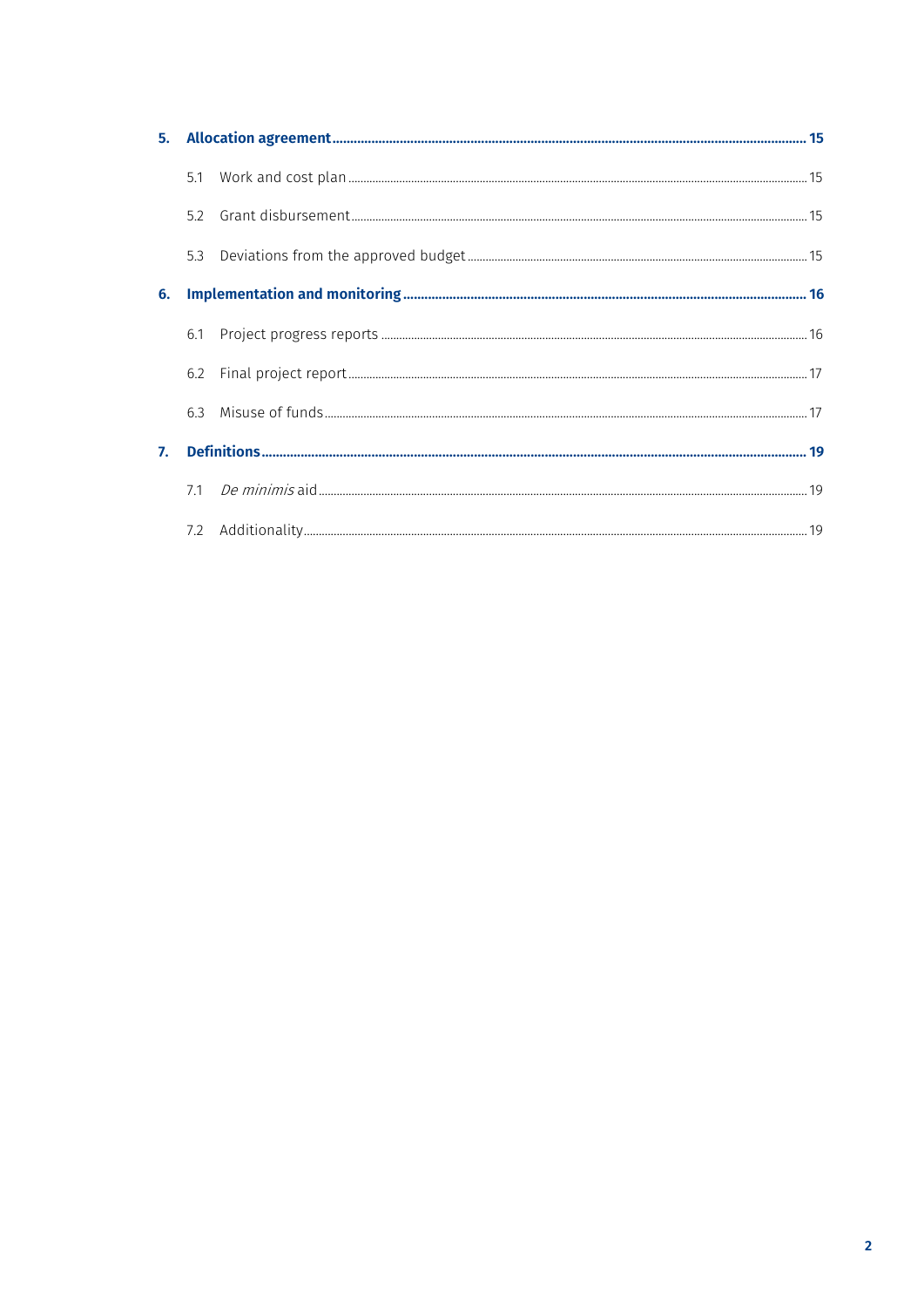## <span id="page-3-0"></span>**Preface**

These rules of procedure apply concurrently with rules No 1035/2020 for the Ministry for Foreign Affairs on grants for civil society organisations and private sector companies participating in development cooperation.

These rules of procedure apply to grants from the Sustainable Development Goals Partnership Fund

Iceland's international development cooperation policy for 2019–2023 provides that Icelandic value-adding expertise should be utilised for development cooperation projects, since the Icelandic economy is rich in varied expertise that can be harnessed with respect to economic development in poor countries.

The role of The Sustainable Development Goals Partnership Fund is to encourage businesses to participate in and contribute to development cooperation. The aim of the Fund is to reduce poverty and support job creation and sustainable growth in the poor countries of the world in line with the UN Sustainable Development Goals (SDGs). Projects receiving grants shall be beneficial to and promote value creation in developing countries.

Projects receiving grants shall, as a rule, support SDG No 8 on sustainable economic growth and decent job opportunities. They shall also be linked to other SDGs that Iceland has emphasised in its development cooperation. Projects shall, like other Icelandic government projects, be guided by human rights, gender equality and sustainability principles.<sup>[1](#page-3-1)</sup>

An evaluation group appointed by the Minister for Foreign Affairs and International Development Cooperation submits proposals to the Minister regarding the allocation and disbursement of project funds. The evaluation group may request further information from applicants when needed and is also authorised to seek the opinion of professional bodies. All applicants will receive a response in writing with respect to their applications.

The Ministry for Foreign Affairs publishes the names of beneficiaries, information relating to individual projects and grant amounts on the Ministry's website.

These rules of procedure are reviewed regularly as experience is gained.

<span id="page-3-1"></span>1 Iceland's policy for international development cooperation 2019– 202[3:https://www.althingi.is/altext/149/s/0416.html](https://www.althingi.is/altext/149/s/0416.html)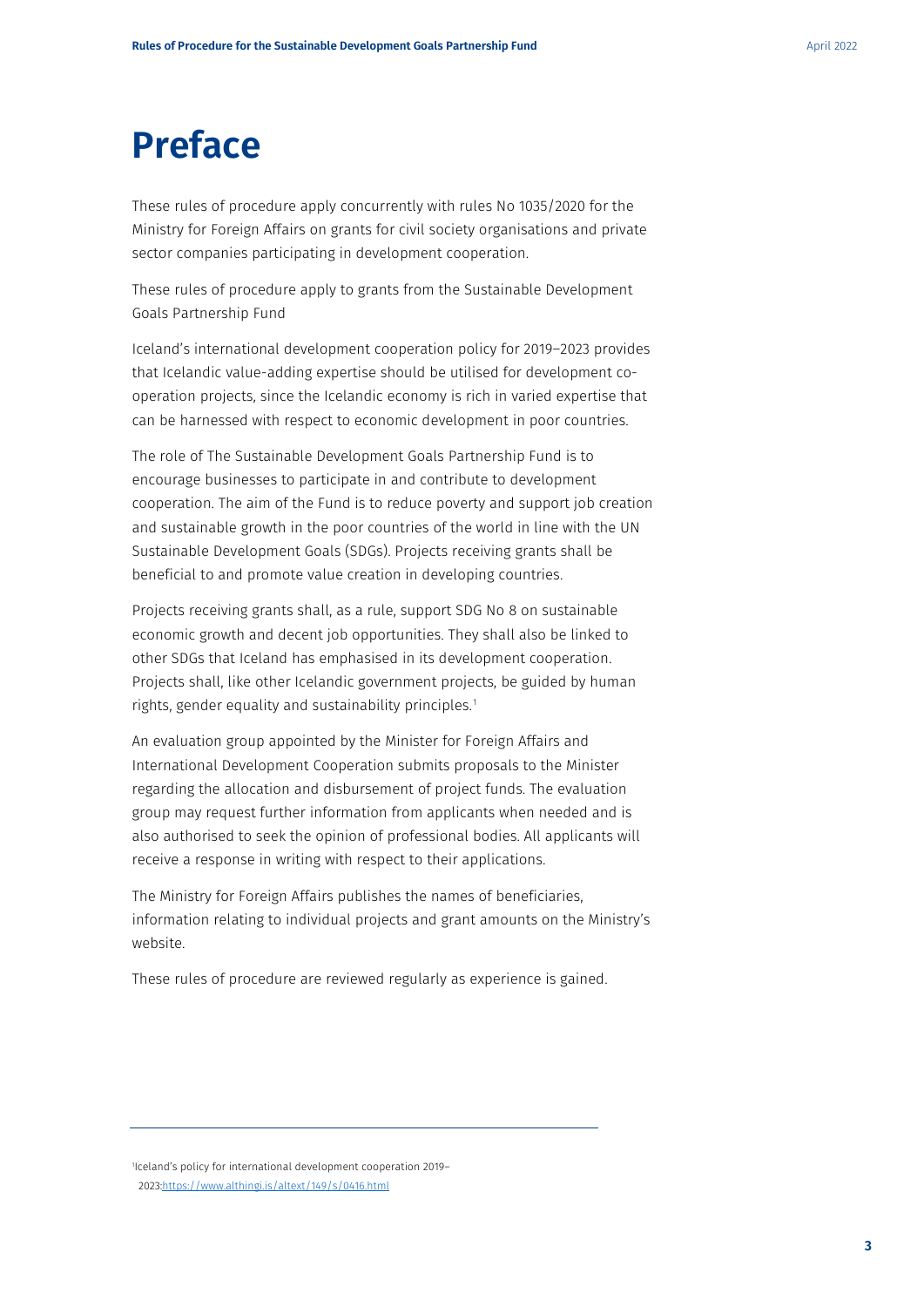# <span id="page-4-0"></span>**1. Eligibility and partners**

## <span id="page-4-1"></span>**1.1 Eligible undertaking**

- a) Shall be a publicly registered undertaking and have operated for at least one year.
- b) Shall not be in arrears with respect to public fees and pension contributions.
- c) Shall be in a positive equity position.
- d) Shall fulfil the requirements of the EEA Agreement's state aid rules<sup>[2](#page-4-3)</sup> on *de minimis* aid for private sector companies<sup>[3](#page-4-4)</sup>.
- e) Shall follow the best practice procedures, rules and guidelines of the international community, such as those of the OECD Development Assistance Committee (OECD-DAC)[4](#page-4-5) , and the requirements set by the Icelandic National Audit Office regarding the handling and custody of development cooperation funds<sup>[5](#page-4-6)</sup>.
- f) Shall promote responsible business practices, e.g. through membership of the UN Global Compact, or fulfil other international standards on social responsibility and responsible operating practices.
- g) Shall have partners in a particular developing country.

## <span id="page-4-2"></span>**1.2 Eligible projects**

- 1) Shall concern the core business of the undertaking.
- 2) Shall be implemented in cooperation with partners in a specific developing country. Other partners may also be involved in the project, such as universities and civil society organisations.
- 3) Shall always operate in line with the development goals of the partner country and in line with the programmes and needs of the partner country.
- 4) Shall conform to Iceland's policy on international development cooperation<sup>[6](#page-4-7)</sup>, especially as regards cross-cutting priority issues, i.e. gender equality and the environment, as well as having a focus on human rights.
- 5) Shall have a measurable impact on development, i.e. monitoring, controls, and evaluation of results for all development activities is required.

<span id="page-4-4"></span><span id="page-4-3"></span><sup>2</sup> [State Aid](https://www.stjornarradid.is/verkefni/atvinnuvegir/rikisadstod/)

<sup>&</sup>lt;sup>3</sup> Commission Regulation (EU) No 1407/2013

<sup>4</sup> <http://www.oecd.org/dac/financing-sustainable-development/>

<span id="page-4-6"></span><span id="page-4-5"></span><sup>5</sup> [https://www.stjornarradid.is/library/contentfiles/Leidbein\\_Rikisendurskodunar\\_um\\_eftirlit\\_med\\_styrkjum\\_juni2015.pdf](https://www.stjornarradid.is/library/contentfiles/Leidbein_Rikisendurskodunar_um_eftirlit_med_styrkjum_juni2015.pdf)

<span id="page-4-7"></span><sup>6</sup> Policy for Iceland's international development cooperation 2019–2023:

<https://www.althingi.is/altext/149/s/1424.html>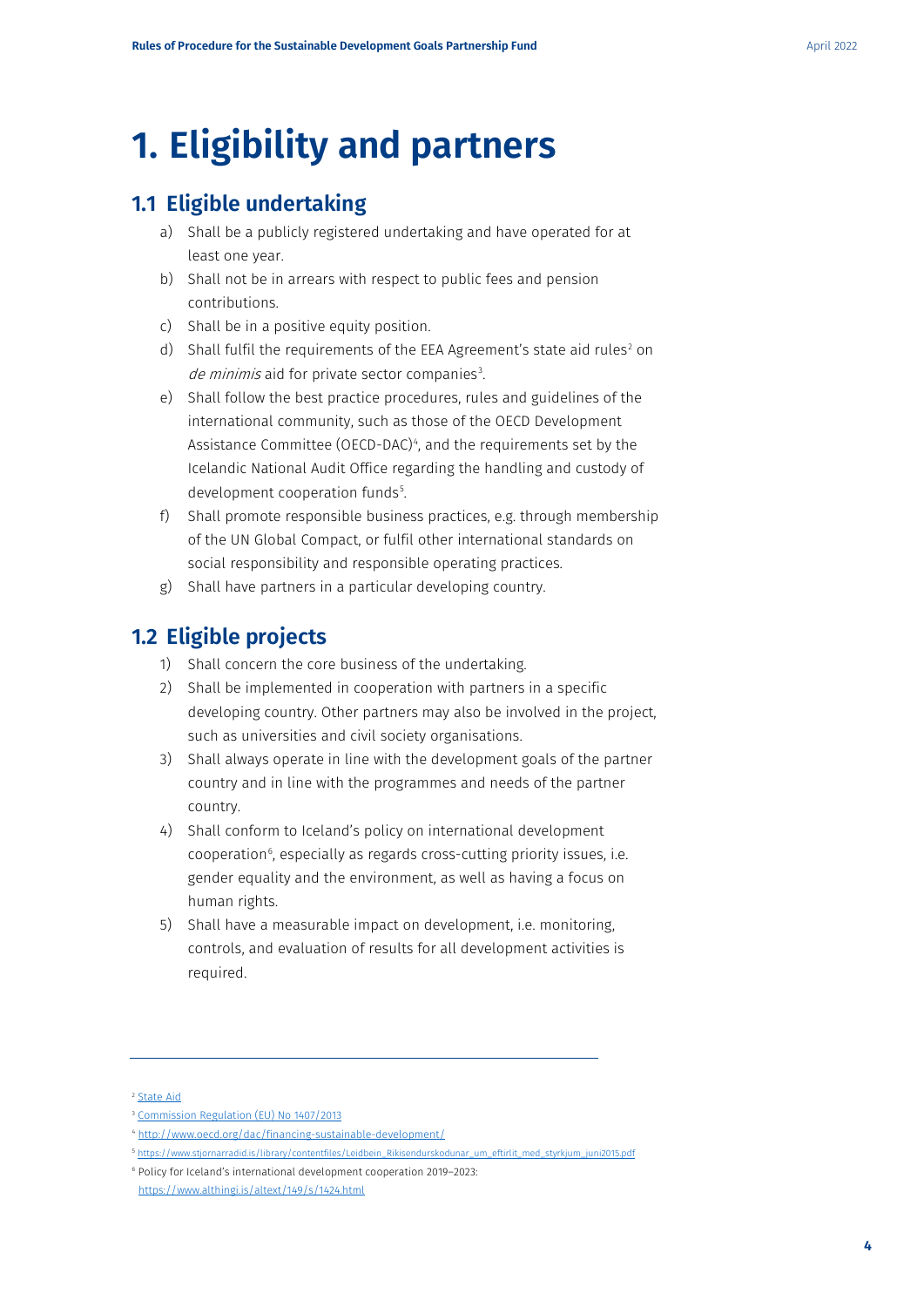- 6) Shall clearly demonstrate additionality, i.e. that the cooperation project would not be implemented or financed under regular market conditions.[7](#page-5-2)
- 7) Shall avoid any undue distortion of competition.

### <span id="page-5-0"></span>**1.3 Supporting documentation to be provided with the application**

- a) Confirmation from the Directorate of Internal Revenue's Business Register that the undertaking is legally registered.
- b) A certified annual account statement for the preceding operating year $^8$  $^8$ .
- c) Undertaking's ownership register.
- d) A Certificate of No Debt issued by the Directorate of Internal Revenue<sup>[9](#page-5-4)</sup>.
- e) A signed *de minimis* aid declaration<sup>10</sup>.
- f) Confirmation that the undertaking promotes responsible business practices in accordance with international standards<sup>11</sup>.
- g) A signed Letter of Intent from an associated partner as well as other documentation underpinning the application.
- h) A project document including a description of the project in line with the template provided by the Ministry<sup>[12](#page-5-7)</sup>.
- i) A detailed work and cost plan where the project elements and the undertaking's counterpart contribution are clearly outlined<sup>[13](#page-5-8)</sup>.

#### <span id="page-5-1"></span>**1.4 Partners and partner countries**

Eligible projects must be implemented in cooperation with partners in a specific developing country. Verified documentation from partners as well as other documentation must be made available for the purpose of underpinning the application.

Foreign undertakings, civil society organisations and public institutions can participate in projects but not as applicants since grants to foreign parties are not allowed.

Eligible partner countries are low and lower middle-income countries as well as Small Island Developing States included on the OECD Development Assistance

<span id="page-5-2"></span><sup>7</sup> OECD Blended Finance Principles 2a, 2b[, https://www.oecd.org/dac/financing-sustainable](https://www.oecd.org/dac/financing-sustainable-development/development-finance-topics/OECD-Blended-Finance-Principles.pdf)[development/development-finance-topics/OECD-Blended-Finance-Principles.pdf](https://www.oecd.org/dac/financing-sustainable-development/development-finance-topics/OECD-Blended-Finance-Principles.pdf)

<span id="page-5-3"></span><sup>&</sup>lt;sup>8</sup> [https://www.fle.is/static/files/2015/ymislegt/fle\\_baeklingur\\_01\\_2015\\_ar.pdf](https://www.fle.is/static/files/2015/ymislegt/fle_baeklingur_01_2015_ar.pdf)

<span id="page-5-4"></span><sup>9</sup> <https://www.rsk.is/innheimta/vanskil/skuld-inneign/>

<span id="page-5-5"></span><sup>10</sup> [https://www.stjornarradid.is/library/06-Eydublod/De%20minimis%20yfirl%c3%bdsing.docx](https://www.stjornarradid.is/library/06-Eydublod/De%20minimis%20yfirl%C3%BDsing.docx)

<span id="page-5-6"></span><sup>&</sup>lt;sup>11</sup> Example: by membership of the UN Global Compact [\(UN Global Compact\)](https://www.unglobalcompact.org/).

<span id="page-5-7"></span> $12$  A template for the project document is available at  $utn.is/atvinnulifssjodur$ </u>

<span id="page-5-8"></span> $13$  A draft work and cost plan template is available at  $utn.is/atvinnulifssjodur$ </u>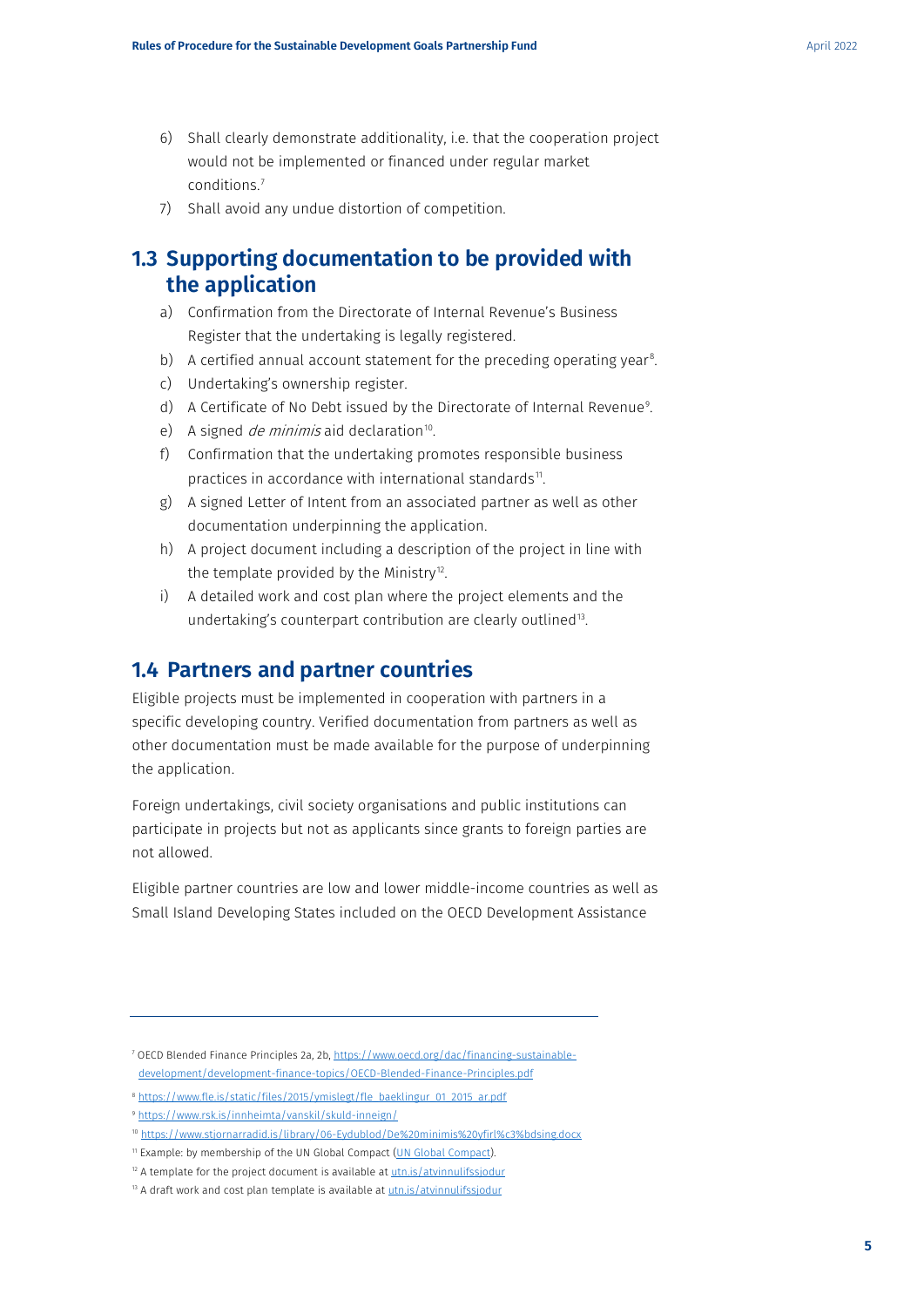Committee's (OECD-DAC) list of recipient countries for official development assistance<sup>14</sup>.

<span id="page-6-0"></span><sup>&</sup>lt;sup>14</sup>OECD Development Assistance Committee's (OECD-DAC) List of ODA Recipients for reporting on aid (Least Developed Countries, and Lower Middle Income Countries) Small Island Developing States Small Island [Developing States](https://sustainabledevelopment.un.org/topics/sids/list)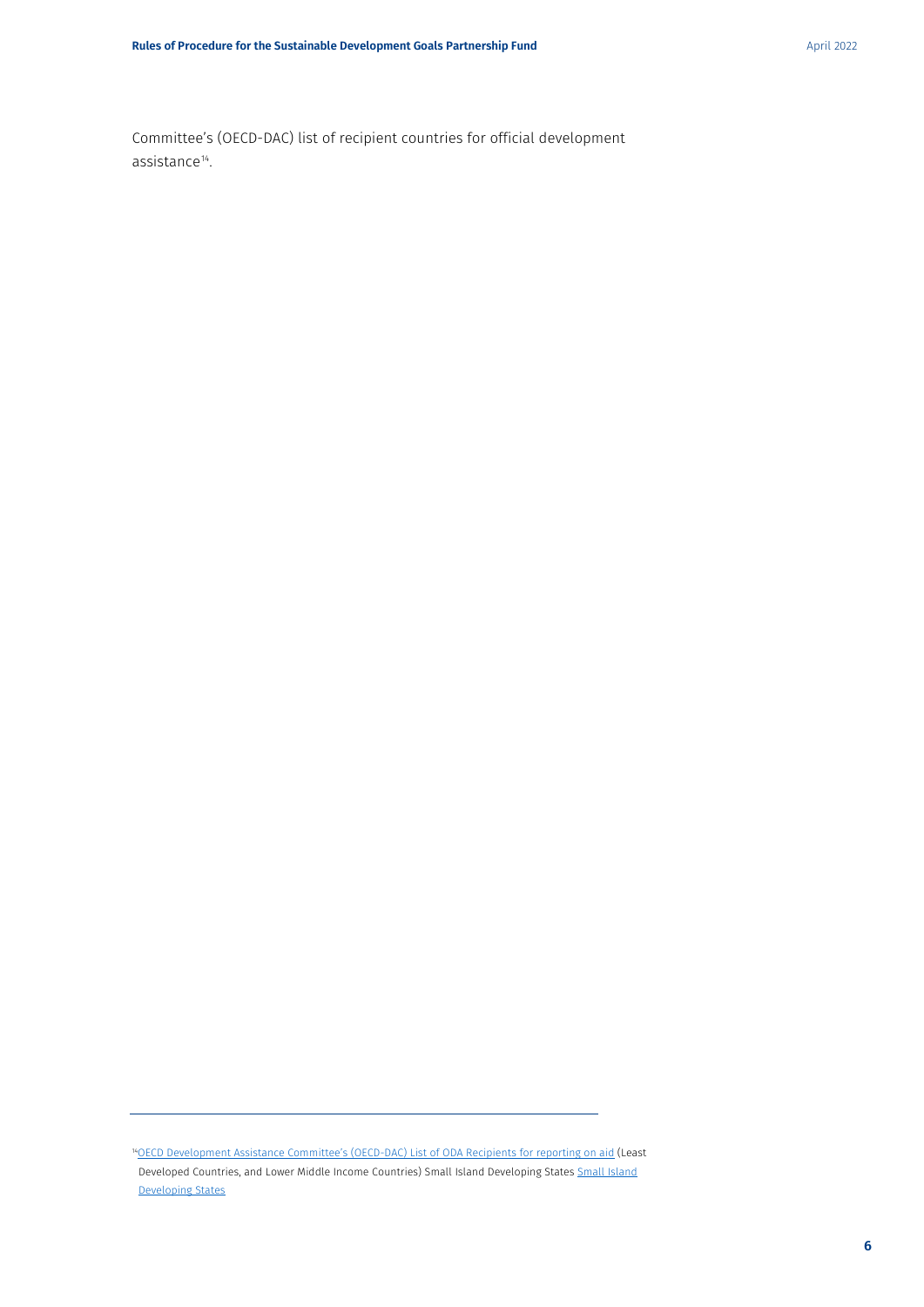# <span id="page-7-0"></span>**2. Grant amount, counterpart contribution and eligible costs**

#### <span id="page-7-1"></span>**2.1 Grant amount and financing ratio**

**The grant may reach a maximum of EUR 200 000 over a 3-year period, representing a maximum of 50% of the total project cost.**

The Sustainable Development Goals Partnership Fund falls under the scope of the EU Regulation on *de minimis* aid<sup>[15](#page-7-3)</sup>, which sets a ceiling of EUR 200 000 as the amount of aid that a single undertaking (Company Identification Number) may receive over any 3-year period. The undertaking must declare that, during the last two fiscal years and the current fiscal year, it has not received, from public bodies, grants in excess of EUR 200 000 that would qualify as de minimis aid, including the amount in the current grant application. If the total amount of *de minimis* aid, including the requested grant application amount, exceeds EUR 200 000, an undertaking cannot receive any part of the grant application amount.

Undertakings can apply for pre-feasibility grants for up to ISK 2 million for the duration of one year, intended to back an idea or project at an initial stage, which might lead to larger development projects. The grant amount may only represent a maximum of 50% of the total project cost. The same rules (No 1035/2020) and procedures apply as with respect to general grants from the Partnership Fund.

#### <span id="page-7-2"></span>**2.2 Counterpart contributions**

A minimum counterpart contribution amounting to at least 50% of the total cost of the project is required and the carried cost needs to be at least equal to the amount granted to the project. The application shall detail how counterpart contributions by beneficiaries will be arranged.

The counterpart contribution requirement can be met in three ways: with own contribution, payments to the project budget or contributions by other partners. The counterpart contribution may not be paid with public grants, neither Icelandic nor foreign. The application shall specify other grants that the project has secured or foresees during the grant period.

<span id="page-7-3"></span><sup>15</sup> [Commission Regulation \(EU\) No 1407/2013](https://eur-lex.europa.eu/legal-content/EN/TXT/HTML/?uri=CELEX:32013R1407&from=EN)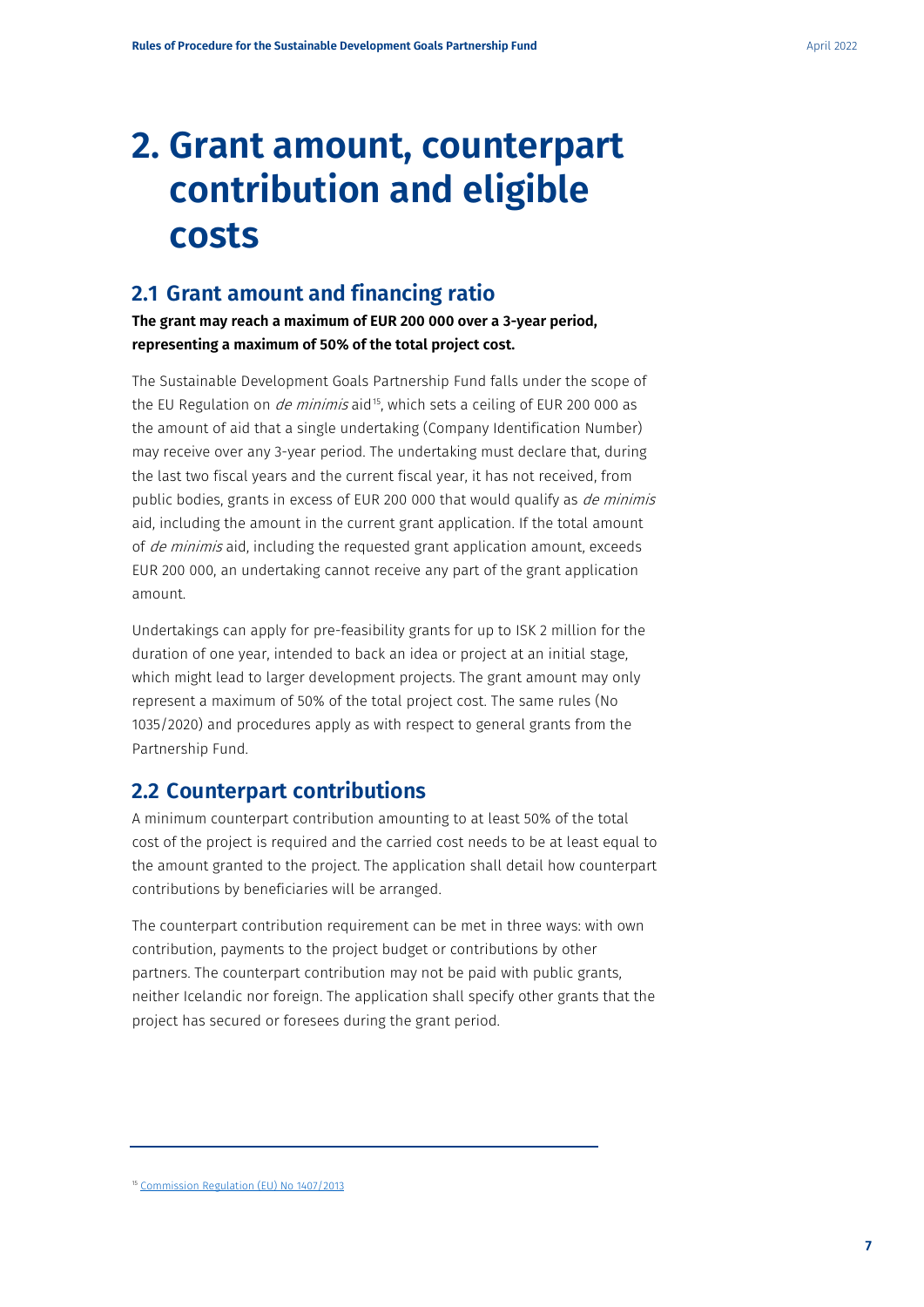#### <span id="page-8-0"></span>**2.3 Eligible costs and financing**

Grants from the Fund shall only be paid out based on real costs incurred by private sector undertakings or their partners on account of individual projects. The Fund does not support the purchase of devices or equipment unless specifically agreed upon. Procurement of goods, labour and services shall be in accordance with international accounting conventions and good procurement methods. Beneficiaries shall maintain good governance and show prudence while using the grant.

All grant agreements will state that the Ministry for Foreign Affairs and the Icelandic National Audit Office shall have access to all relevant documents in order to audit the finances of the project.

#### <span id="page-8-1"></span>**2.3.1 Undertakings' actual cost**

Grants from the Fund shall only be paid out based on real costs incurred by the undertaking or its partners on account of the project. Actual costs are based on salaries paid, including salary-related expenses, in addition to a 20% surcharge for administration and related undertaking costs. Actual cost does not represent the rate paid to outsourced employees.

#### <span id="page-8-2"></span>**2.3.2 Salary and salary-related expenses**

Applicants must consider collective bargaining agreements and institutional contracts when calculating salaries. Payroll costs are calculated as paid salaries, including salary-related expenses, in addition to a 20% surcharge for undertaking's administration and costs. The Ministry may cap rates for work contribution. The outsourcing rate cannot be used as reference when calculating salaries.

#### <span id="page-8-3"></span>**2.3.3 Externally purchased services**

Externally purchased services shall be outlined in the project descriptions, whether carried out by an institution or undertaking which is also an applicant or by other economic operators. An account shall be given of what the externally purchased services or consultancy consists of and the cost of such services. The Ministry may cap rates for externally purchased services. This shall be specified in the agreement.

#### <span id="page-8-4"></span>**2.3.4 Travel or meetings**

The estimated total cost of foreign and domestic travel shall be listed. It is necessary to explain the purpose of the travel foreseen during the grant period.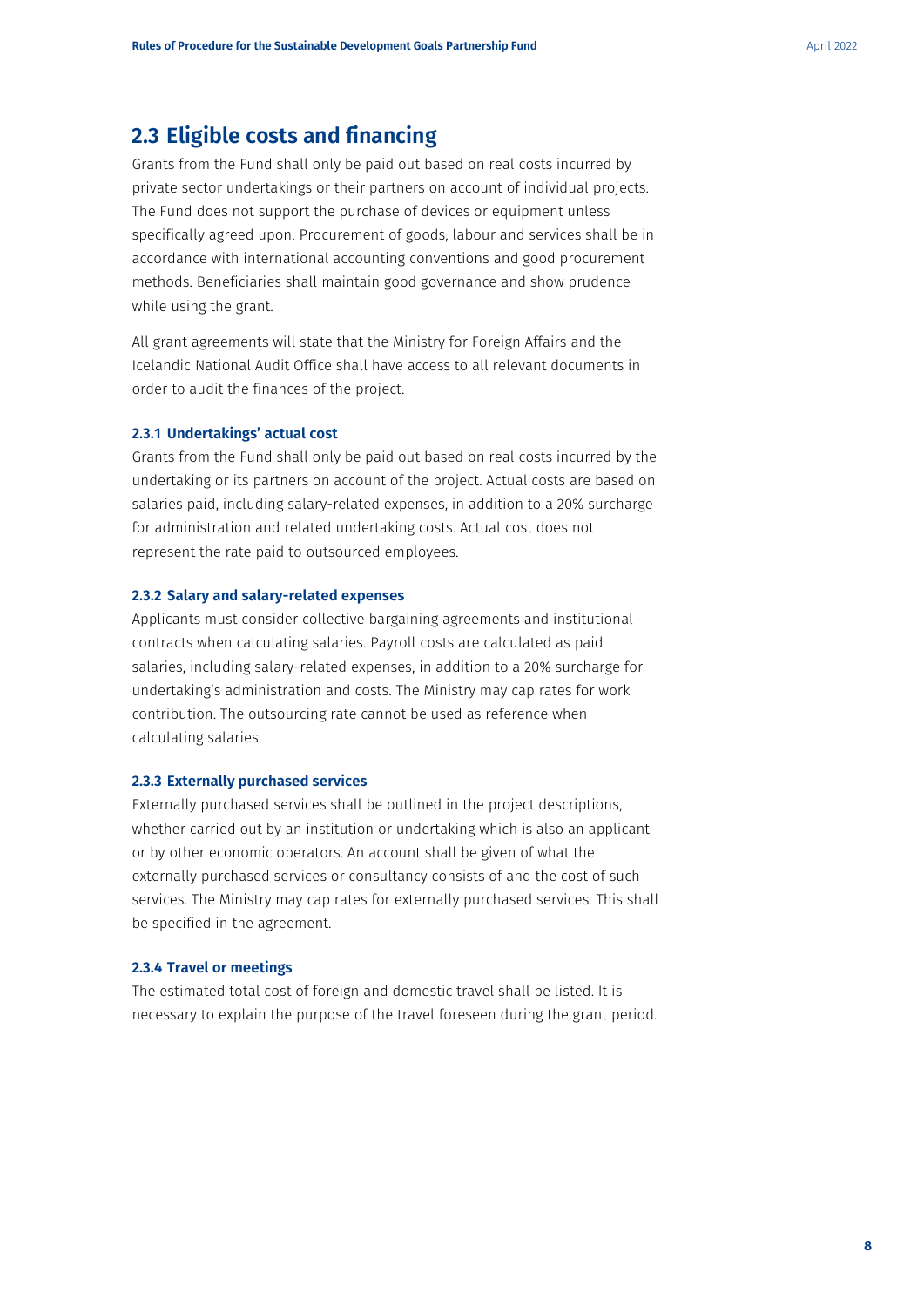# <span id="page-9-0"></span>**3. Application process**

### <span id="page-9-1"></span>**3.1 Sending the application**

Applications shall be submitted to the Ministry for Foreign Affairs to the email [atvinnulifssjodur@utn.is.](mailto:atvinnulifssjodur@utn.is) The application form, the exel document and all other requested material.

#### **1. Appiication**

The main project description document of the application should state:

- The project manager for a project should register as an applicant
- The responsible party should be a registered legal entity/undertaking
- Project title in Icelandic and English
- Partner country and associated partner
- Estimated duration of the project
- Short summary/description of the project (150–200 words maximum)
- Description of the applicant and associated partner
- Cost of the project expressed in EUR

#### **2. Supplementary material downloaded (see section 1.3)**

- A signed Memorandum of Understanding from an associated partner in a developing country
- Confirmation from the Directorate of Internal Revenue's Business Register that the undertaking is legally registered.
- Certificate of No Debt from the Directorate of Internal Revenue
- A certified annual account statement (financial annual report) for the preceding operating year
- Policy of the undertaking with respect to social responsibility/ethics
- A project document, including a description of the project, in line with the template provided by the Ministry<sup>16</sup>
- A detailed work and cost plan where the project elements and the undertaking's counterpart contribution are clearly outlined<sup>[17](#page-9-3)</sup>
- Undertaking's ownership register

<span id="page-9-2"></span><sup>&</sup>lt;sup>16</sup>A template for the project document is available a[t utn.is/atvinnulifssjodur](https://www.stjornarradid.is/verkefni/utanrikismal/throunarsamvinna/samstarf-vid-atvinnulifid/samstarfssjodur/)

<span id="page-9-3"></span><sup>17</sup> A draft work and cost plan template is available at [utn.is/atvinnulifssjodur](https://www.stjornarradid.is/verkefni/utanrikismal/throunarsamvinna/samstarf-vid-atvinnulifid/samstarfssjodur/)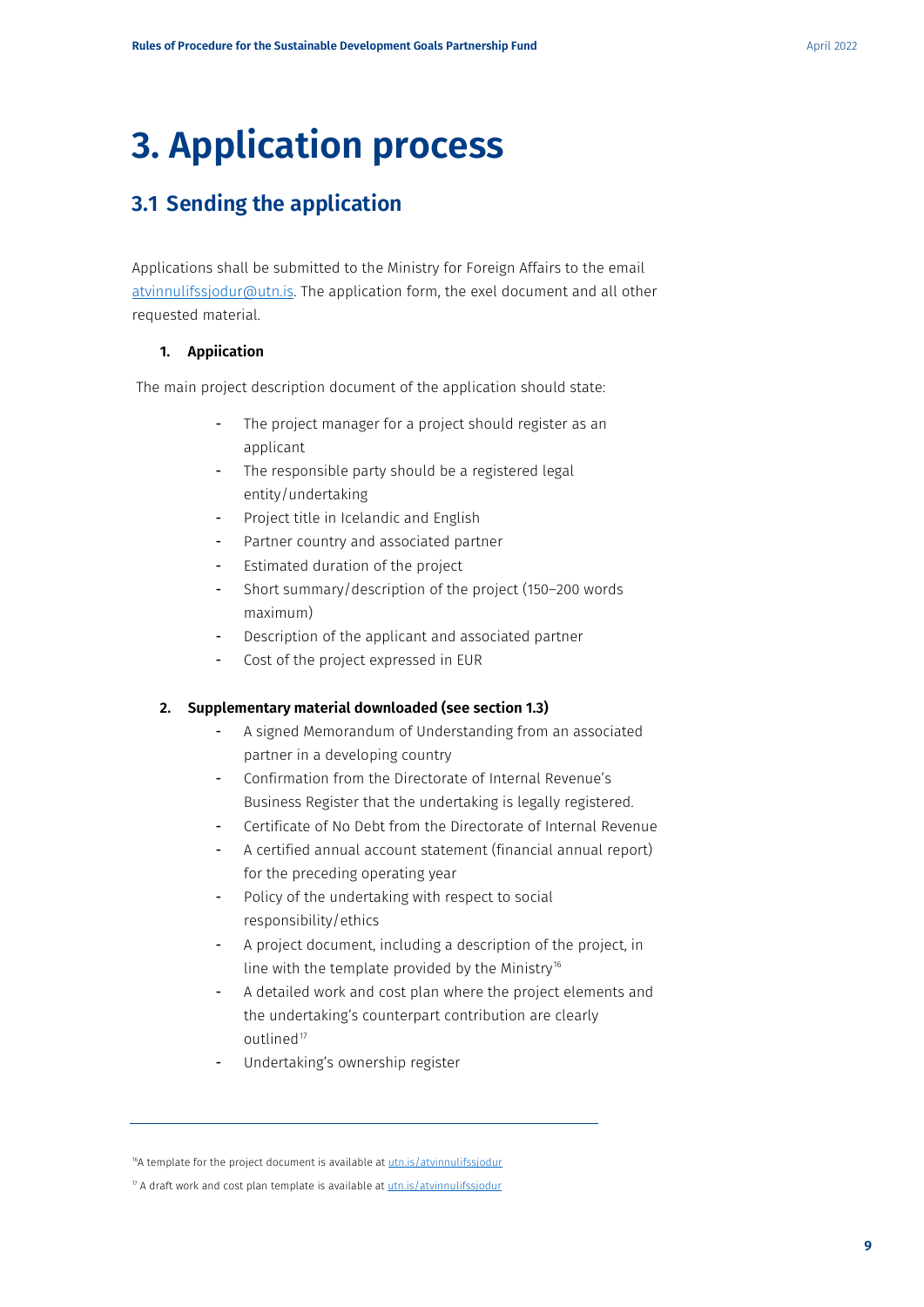- A signed *de minimis* aid declaration<sup>18</sup>.
- Other documentation underpinning the application

#### **3. Submit application**

## <span id="page-10-0"></span>**3.2 Project description (text file)**

The application shall include the accompanying document "Project document". A template for the document is available on the Fund's web site. The document must be complete in itself to make it possible to assess the project based on its content alone.

Applicants are required to include a detailed project description so the evaluation committee can perform its assessment based on the information provided therein.

The project document must be submitted through the form provided by the Fund and altering its format is not permitted. Removing headings or questions from the form is not permitted. Any application providing wrong or misleading information will be dismissed.

The project description shall describe the project itself in detail. Provide a clear description of its purpose, with reference to the UN Sustainable Development Goals and the need in the partner country. Detail the target group, i.e. who will benefit from the project and how. A description of the expected results and the project outcome. Describe how the project will contribute to job creation and sustainable economic growth in accordance with Sustainable Development Goal 8, and which other SDGs underpin the project. Explain the sustainability of the project and provide a clear description of how equality, human rights and the environment are considered.

Describe how the implementation of the project and the results will be monitored and briefly describe the internal and external risk factors that could affect the implementation of the project, as well as measures to reduce uncertainty in such cases.

Explain clearly the additionality of a project, i.e. why public funding is necessary to implement the project, as well as arguments supporting that the project would not be implemented on other grounds.

The project document is available at utn.is/atvinnulifssjodur

<span id="page-10-1"></span><sup>&</sup>lt;sup>18</sup> Template available a[t utn.is/atvinnulifssjodur](https://www.stjornarradid.is/verkefni/utanrikismal/throunarsamvinna/samstarf-vid-atvinnulifid/samstarfssjodur/)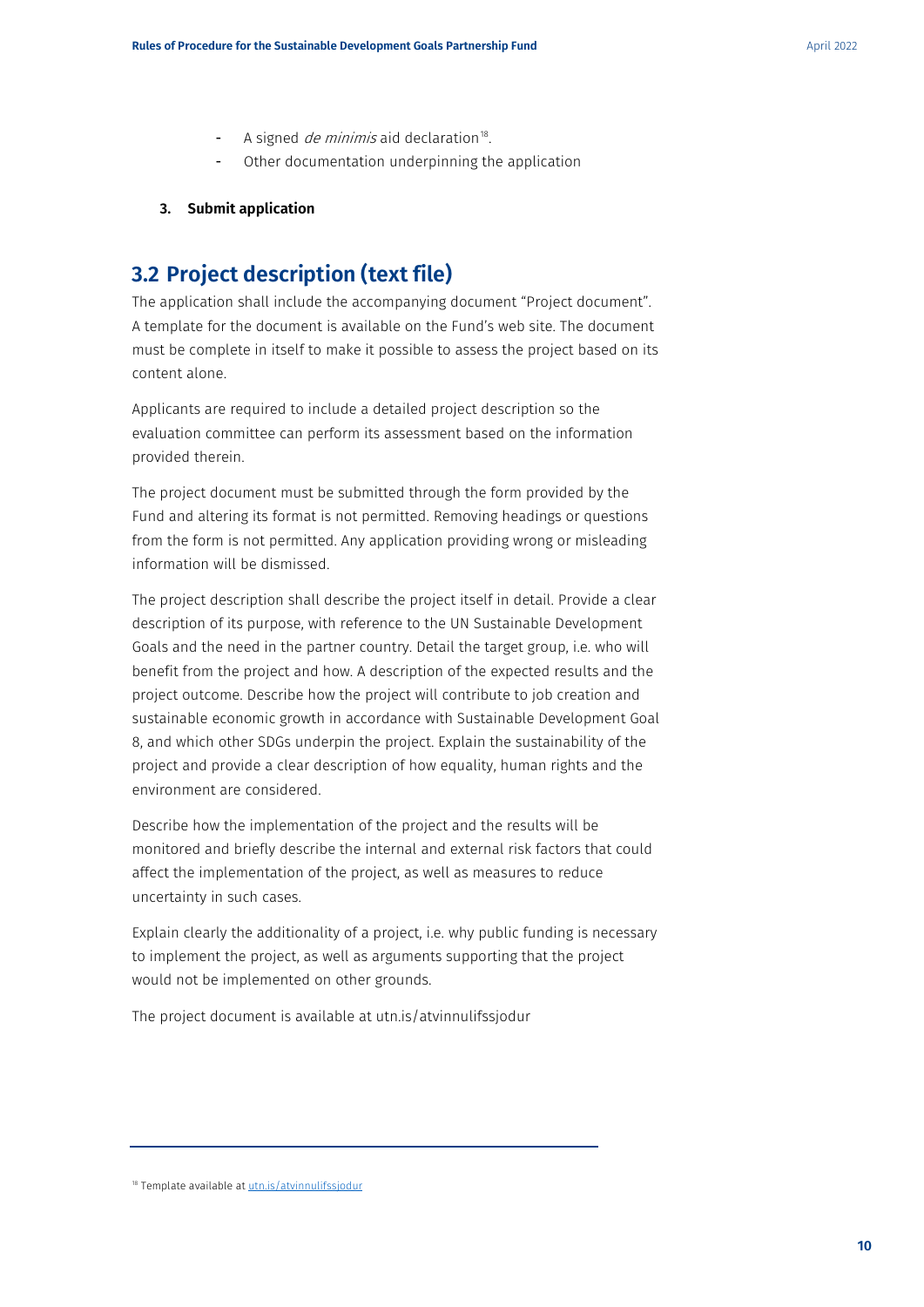#### <span id="page-11-0"></span>**3.3 Work and cost plan**

The application shall be accompanied by a "Work and cost plan". Applicants are allowed to submit their own draft work and cost plan; however, an MS Excel template is also available through the Fund's homepage. The document must be complete in itself to make it possible to assess the project based on its content alone.

The work and cost plan must be detailed enough to enable the evaluation committee to perform its assessment based on the information provided therein.

The work and cost plan shall describe the project elements in detail and link them to the objective and the outcome. It shall also show how the applicant's counter contribution will be made and what it entails. Where the counterpart contribution is in the form of working hours and/or externally purchased services, this must be described in detail in the work and cost plan, i.e. the number of employees, their role/line of work, number of hours and rates (see section 2.2–2.3).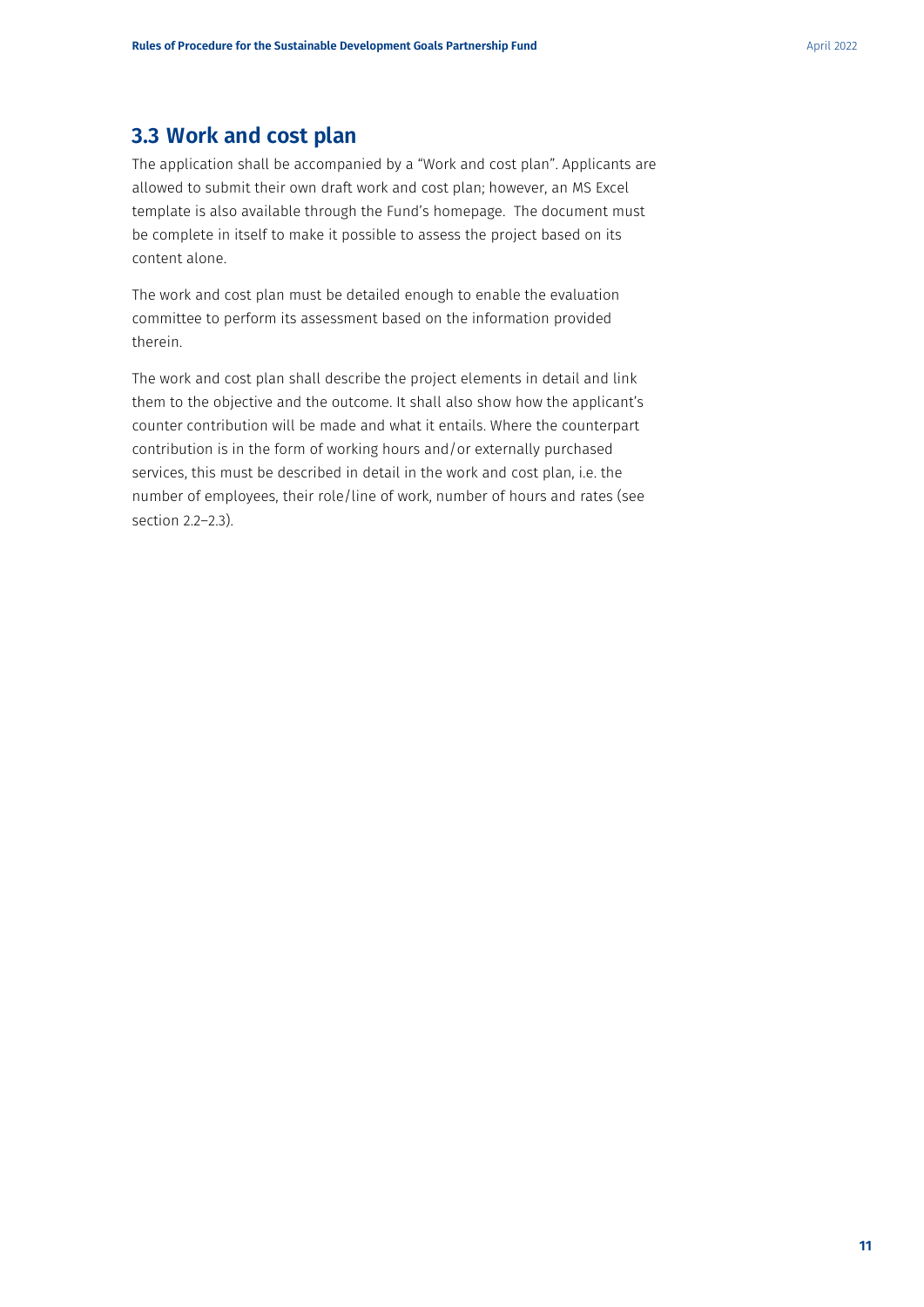# <span id="page-12-0"></span>**4. Application assessment**

## <span id="page-12-1"></span>**4.1 Preliminary assessment**

Applications are reviewed at the Ministry to evaluate whether they meet the following minimum requirements set by the Fund before they are examined by the Fund's evaluation group.

- The undertaking should be publicly registered and not classified as a central government entity and have operated for at least one year.
- It should have submitted a certified annual account statement for the preceding operating year with the application.
- It should demonstrate that it has the financial capacity for taking part in the intended project<sup>[19](#page-12-3)</sup>.
- It must not be in arrears regarding public fees and pension payments<sup>20</sup>.
- It should have submitted a full list of owners of the undertaking with the application.
- It should have submitted a project document and a work and cost plan with the application.
- It should have submitted confirmation with the application that the undertaking promotes responsible business practices in accordance with international standards.

## <span id="page-12-2"></span>**4.2 Evaluation group**

The Minister for Foreign Affairs and International Development Cooperation allocates grants after receiving the opinion of a three-member evaluation group composed of three independent development experts. Appointments to the evaluation group are made by the Minister, normally for a term of three years.

The evaluation group provides its opinion in writing, giving a brief description of the implementation and procedure it followed while forming the opinion. Each application is accompanied by a brief comment and a recommendation regarding its processing.

The evaluators are required to submit information regarding any coincidence of interests they may have with respect to individual projects or applicants. If such an association exists, the party in question shall withdraw from the evaluation of the respective project.

<span id="page-12-3"></span><sup>19</sup> Its equity position must be positive and it must be capable of providing its own contribution to the project

<span id="page-12-4"></span><sup>&</sup>lt;sup>20</sup> A Certificate of No Debt issued by the Directorate of Internal Revenue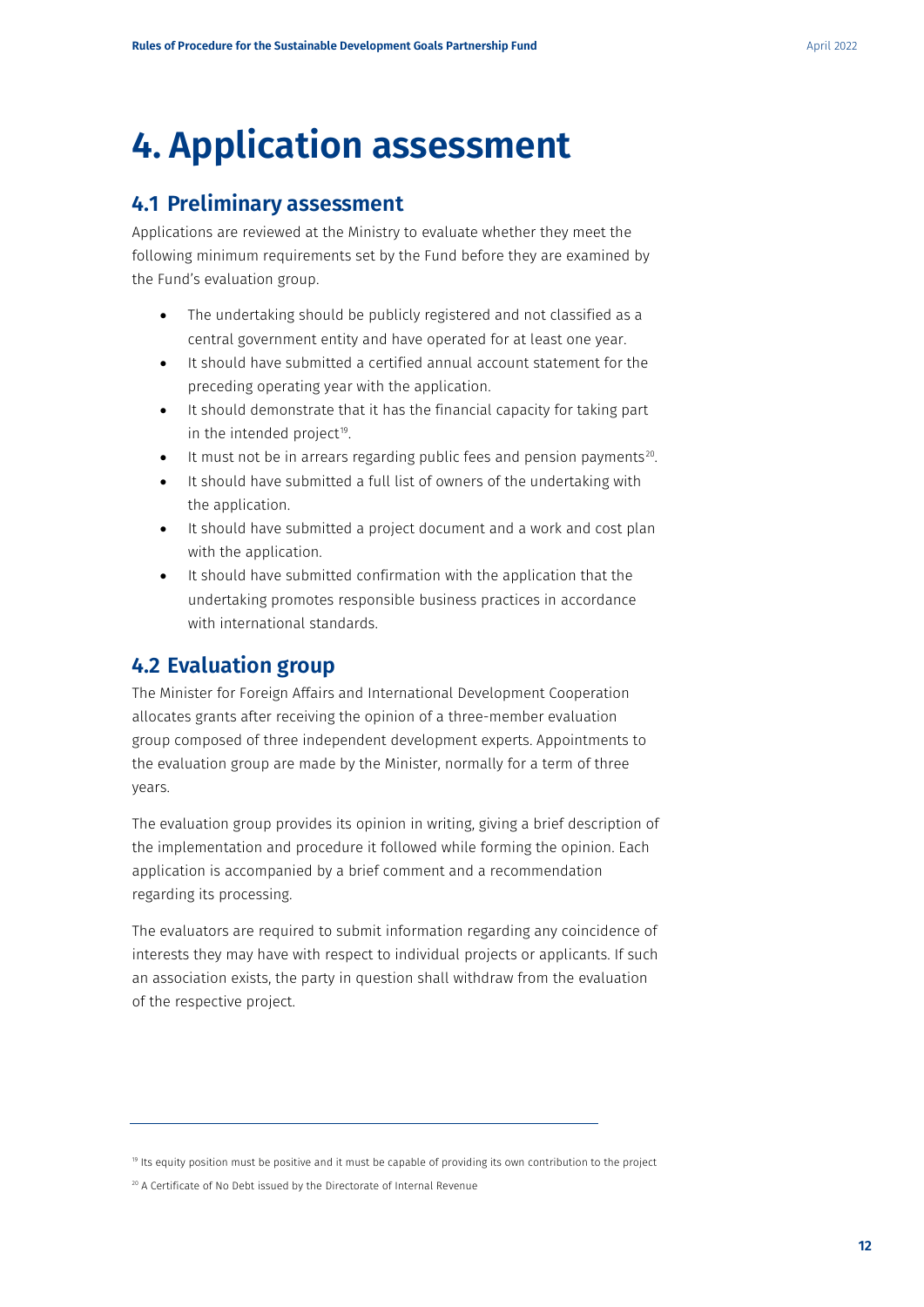#### <span id="page-13-0"></span>**4.3 Application assessment**

Eligibility of applications and their value in relation to the Fund's development cooperation emphases is assessed by an evaluation group. Applications are assessed and rated on the basis of criteria which consider the purpose of the Fund and whether the notice called for grant applications with a specific focus. Application assessment is mainly based on the following criteria:

- 1. The value and importance of the project for government policy in the field of international development cooperation and the goals of the relevant partner countries.
- 2. The career and professional background of the applicants and other partners.
- 3. The likelihood of the applicant reaching the objectives of the project.
- 4. The financial basis of the project and/or whether the applicant has received other grants for the same project.

| <b>ASSESSMENT CRITERIA</b>                                                            | Weight | Weight |  |  |
|---------------------------------------------------------------------------------------|--------|--------|--|--|
| Capacity and competence of applicants                                                 |        |        |  |  |
| Expert knowledge, technological solutions and company strength in<br>respective field | 15%    |        |  |  |
| Financial capacity                                                                    | 15%    |        |  |  |
| Experience and knowledge with regard to participation in<br>international projects    | $5\%$  |        |  |  |
| Contribution and strength of partners in developing country                           | $5\%$  |        |  |  |
| <b>Quality of project</b>                                                             |        |        |  |  |
| Relevance of project                                                                  | 15%    |        |  |  |
| Financial basis and project inspection                                                | 15%    |        |  |  |
| 15%<br>Developmental impact and results                                               |        |        |  |  |
| $5\%$<br>Additionality                                                                |        |        |  |  |
| Sustainability                                                                        | 10%    |        |  |  |

#### Table for Assessment Criteria

The evaluation group may request further information from applicants when needed and is also authorised to seek the opinion of professional bodies.

A focus group at the Ministry's Directorate for International Affairs and Development Cooperation will discuss the grants based on the opinion provided by the evaluation group. Final decisions on grant awards are made by the Minister.

#### <span id="page-13-1"></span>**4.4 Notification of award**

All applicants to the Fund will be formally informed in writing by the Ministry concerning the processing of applications.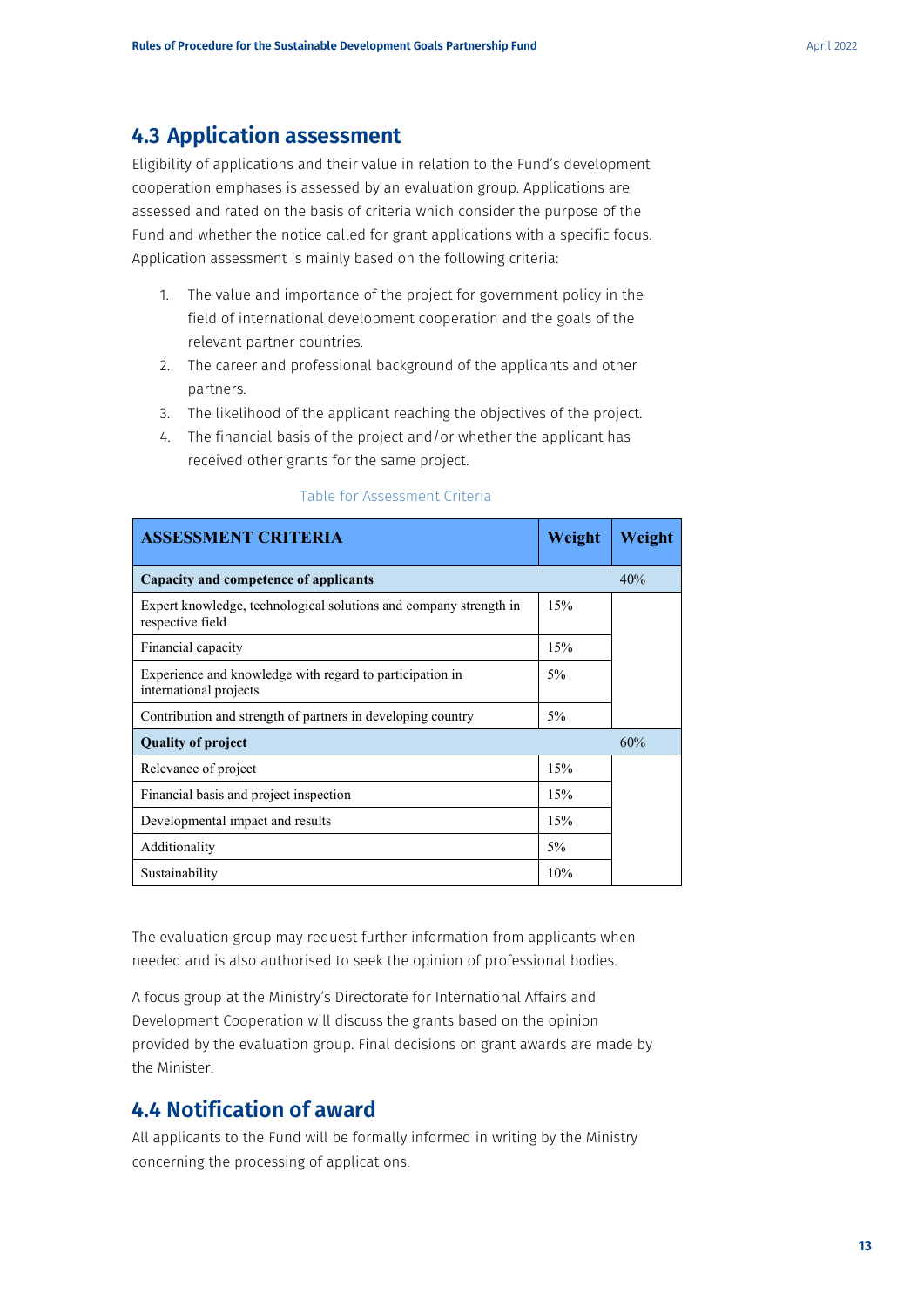In case of projects where the Minister has decided to enter negotiations, the project manager of the project is invited to a negotiation meeting. In the negotiation meeting, employees of the Fund will review the application and the cost plan with the project manager and seek explanations for all cost items before a contract is finalised. The duration of the project and the grant amount are also reviewed.

Should the project not start within a year from the date of the grant letter, the grant will be discontinued unless a specific application is made for an extension. Such application must be submitted in writing, stating the reasons for the request.

## <span id="page-14-0"></span>**4.5 Confidentiality**

Applications, including supporting documentation and evaluation sheets, are confidential. This data is only used during assessment of the applications and is only accessible to the evaluation group members and employees of the Fund for the purpose of conducting this assessment. No copies are made of confidential data, but the employees of the Fund can access documents electronically in order to conduct their assessment of the applications. All application data and evaluation sheets are stored in the Ministry's case registry.

Everyone involved in the processing and evaluation of applications at the Ministry is bound by confidentiality.

The brief description of the project, the name of the beneficiary and grant amount are exempt from confidentiality and will be made public on the Ministry's web site should a grant be awarded.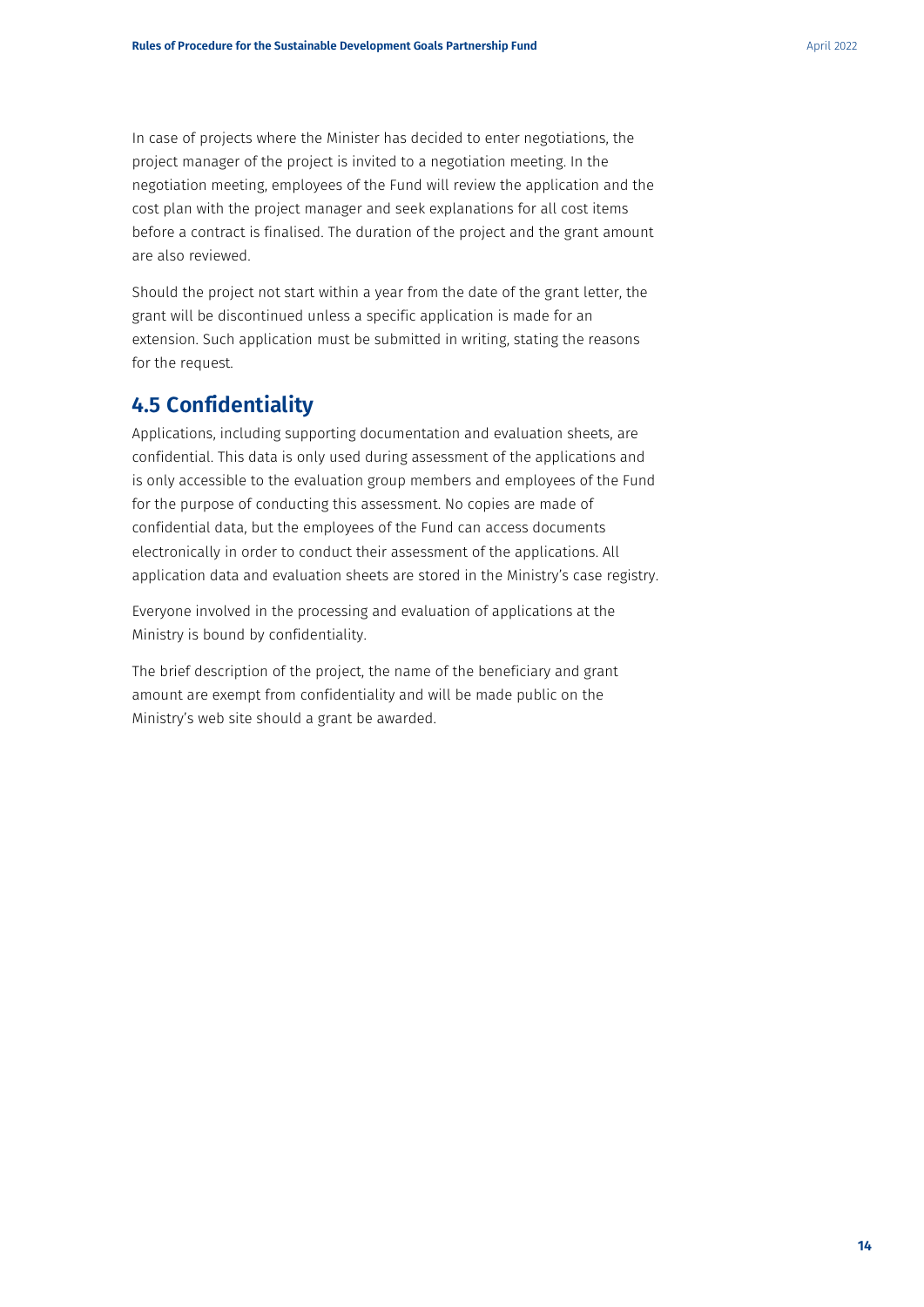## <span id="page-15-0"></span>**5. Allocation agreement**

All project agreements are concluded in writing. Agreements provide, i.a., for disbursement of funding (payment plan), management of funds, reporting, appraisals, audits, access to information and termination clauses. Agreements will make clear that the Ministry for Foreign Affairs and the Icelandic National Audit Office shall have access to all relevant data to audit the project finances. Agreement templates are available on the Fund's web site<sup>21</sup>.

Should the project not start within a year from the date when the grant award decision is announced, the grant will be discontinued unless application is specifically made for an extension and extension is granted. Such application must be submitted in writing, stating the reasons for the request.

#### <span id="page-15-1"></span>**5.1 Work and cost plan**

Agreements shall be supplemented by work and cost plans<sup>[22](#page-15-5)</sup> with project elements linked to objectives and outcome. It shall also show how the applicant's counter contribution will be made and what it entails. Where the counterpart contribution takes the form of working hours and/or externally purchased services, this must be described in detail in the work and cost plan, i.e. the number of employees, their role/line of work, number of hours and rates (see section 2.2–2.3).

#### <span id="page-15-2"></span>**5.2 Grant disbursement**

The grant amount is paid out in instalments according to the payment schedule set out in the respective agreement, which is contingent on the submission of progress reports. Companies are obliged to open an Icelandic bank account to receive grants paid out by the Ministry. The beneficiary shall also submit a written affirmation to the Ministry to confirm the receipt of each grant instalment.

#### <span id="page-15-3"></span>**5.3 Deviations from the approved budget**

Any request for deviation from the approved budget shall be submitted to the Ministry before the expenditure is incurred. Beneficiaries are, however, authorised to transfer the equivalent of 10% of expenses for the primary items of expenditure between items and years. When transfers result in significant changes to the project, the beneficiary shall seek the approval of the Ministry.

<span id="page-15-4"></span><sup>&</sup>lt;sup>21</sup> [utn.is/atvinnulifssjodur](https://www.stjornarradid.is/verkefni/utanrikismal/throunarsamvinna/samstarf-vid-atvinnulifid/samstarfssjodur/)

<span id="page-15-5"></span> $22$  A draft work and cost plan template is available a[t utn.is/atvinnulifssjodur](https://www.stjornarradid.is/verkefni/utanrikismal/throunarsamvinna/samstarf-vid-atvinnulifid/samstarfssjodur/)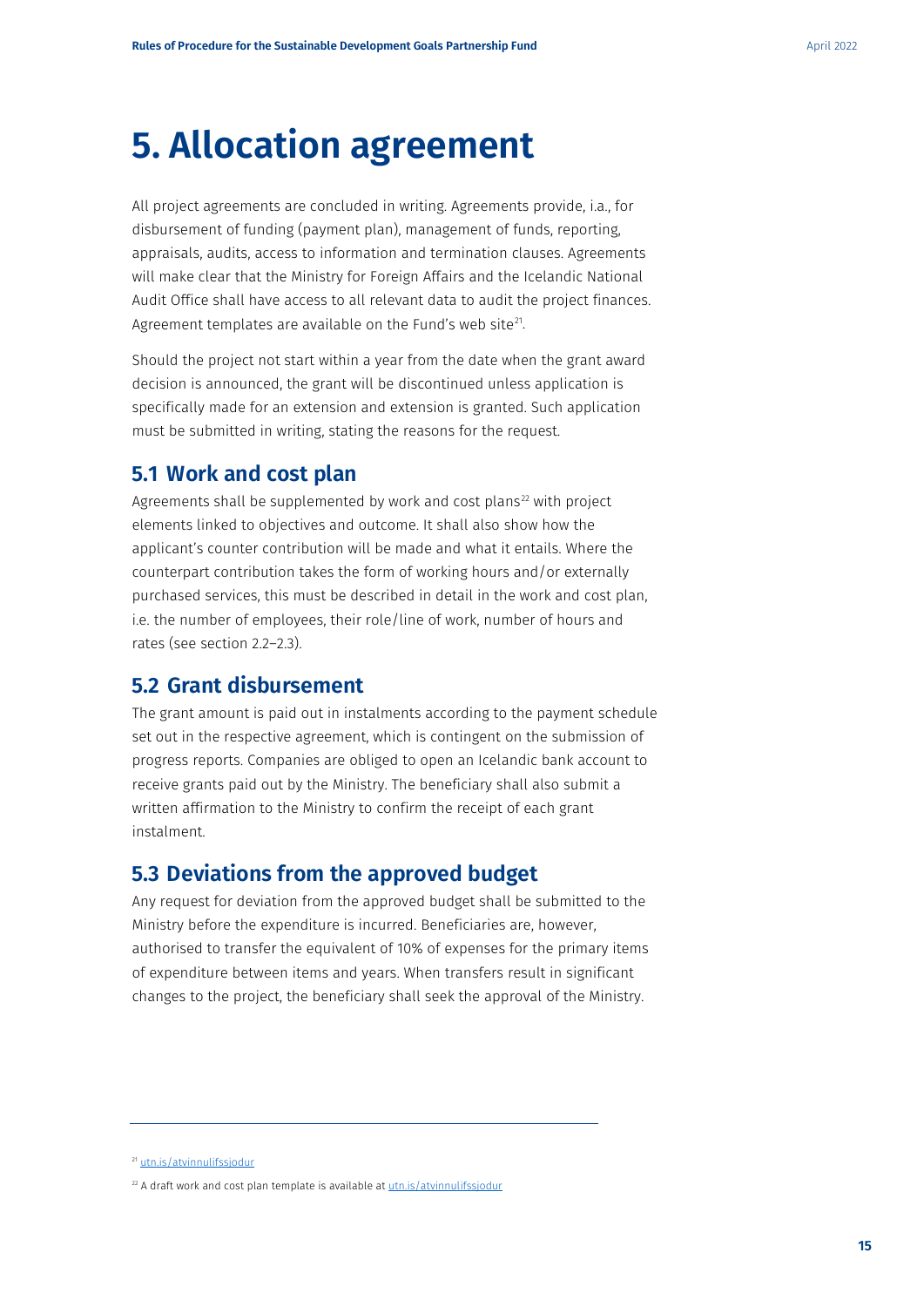# <span id="page-16-0"></span>**6. Implementation and monitoring**

Grant recipients and their partners are responsible for implementing supported projects. Beneficiaries are obliged to inform the Ministry for Foreign Affairs or the Icelandic National Audit Office of the progress of the project if requested. Monitoring is carried out by the Ministry's Directorate for International Affairs and Development Cooperation, and the Ministry and the National Audit Office shall have access to all the relevant data to audit the budget and the project's progress.

The Ministry may suspend grant payments and demand reimbursement should the party responsible for the project not submit progress reports, if there are significant changes to the project, or where there is suspicion that the funds are not being used according to the project document and budget. Before any such decision is taken, the beneficiary shall be given an opportunity to express their views.

#### <span id="page-16-1"></span>**6.1 Project progress reports**

Progress reports are made by the implementing parties. Reports shall detail the progress of the project in relation to the work and cost plan and explain any deviations. They shall be based on the progress frame that was set out in the project document and be simple, clear, and concise. Progress reports shall, inter alia, include information on resources and expenses, as well as monitoring of projects and be based on progress indicators set out in the grant application.

The layout and presentation of progress reports are not standardised. Reports used for project management in general may be used for reporting to the Ministry. Nevertheless, progress reports should include the following information:

- A front page displaying the project title, name of the applicant, date of issue, period covered by the report and the names of the authors of the report.
- A comparison between the project plan and the actual results.
- A summarized comparison between expenditure and budget.
- Assessment of issues and risk factors which could impact the project results.
- Assessment of the necessity to update action plans, resources and expected results, including proposals for actions to minimise risk.

Progress reports for long-term projects shall be submitted at least once every six months until the project is completed. Annual reports shall also be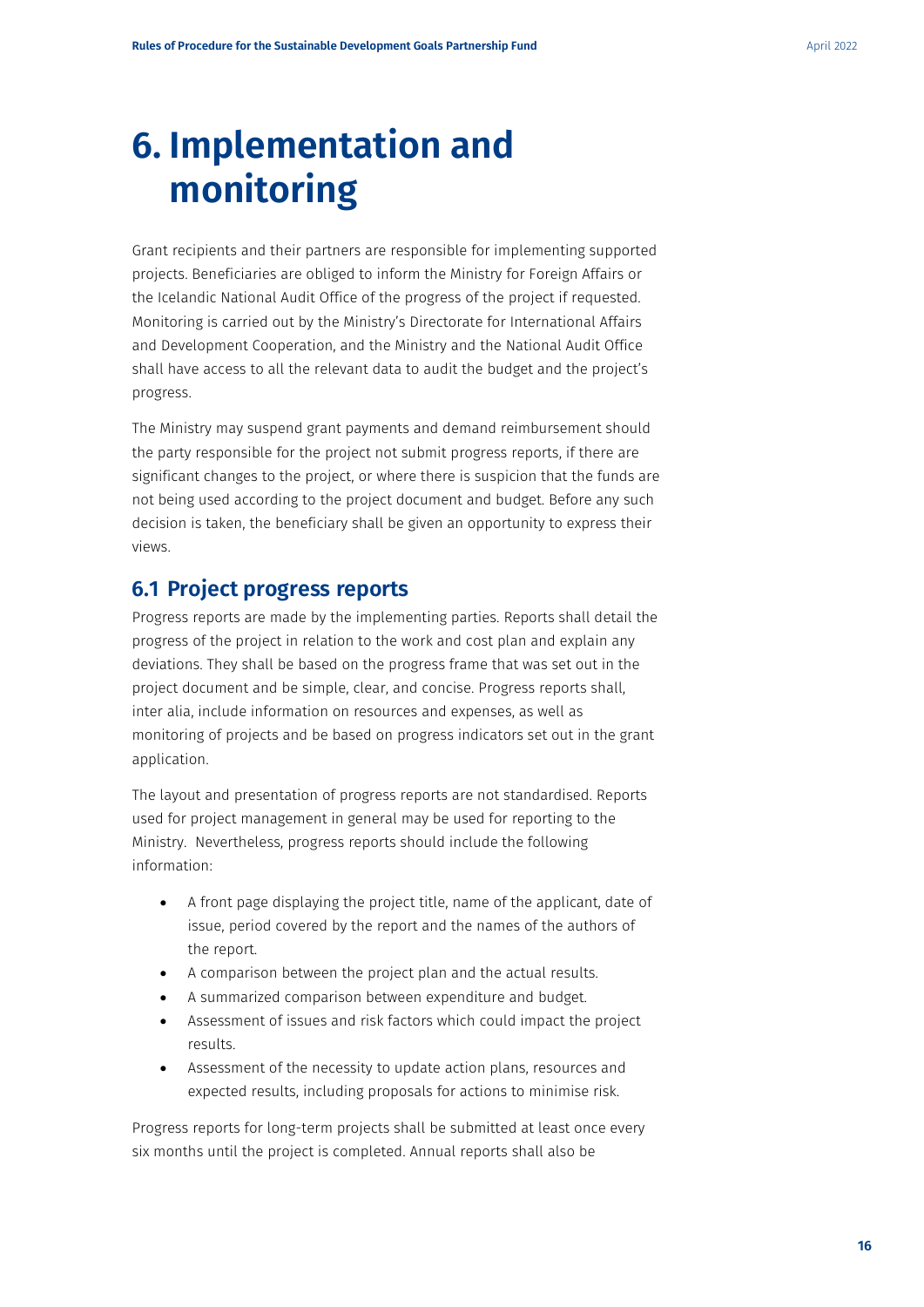submitted for all projects. Any situation which impedes the implementation of a project must be disclosed without delay.

#### <span id="page-17-0"></span>**6.2 Final project report**

Following completion of the project, the beneficiary shall present the results of the project in a written report to the Ministry.

The final report shall account for the project resources and expenses, as well as detailing its progress over the project period. It shall include whether and how the outcomes set for the project were reached and their development impact shall be assessed. The final report shall normally be submitted to the Ministry no later than three months after the completion of the project.

The final report shall contain the same basic elements as the progress report as well as:

- An assessment of the project results, i.e. to what extent it reached its objectives with regard to the outcome.
- An assessment of the project's impact if possible. The impact is assessed as positive or negative changes or consequences of the project on the target group, whether intended or unforeseen.
- An assessment of the sustainability of the project, i.e. the extent to which the positive impact of the project will continue once support ceases.
- A summary of the lessons learned from the implementation of the project.

## <span id="page-17-1"></span>**6.3 Misuse of funds**

Grants may never be paid directly to civil servants of foreign states to facilitate or ensure that development aid is delivered. Moreover, the undertakings are responsible for training and informing their partners on policies, codes of ethics and other standards to which partners must adhere. Beneficiaries are obliged to include provisions on taking a stand against corruption and measures against corruption in contracts concluded with contractors and subcontractors.

Beneficiaries shall inform the Ministry in writing and without delay of any illegal actions, corruption or misuse of funds that beneficiaries have become aware of or been alerted to, whether within the undertakings themselves or their partners. Beneficiaries shall investigate and, if necessary, take measures against individuals who have been involved in corruption or the misuse of funds. Such measures may include legal action or termination of employment. Beneficiaries shall keep the Ministry informed of measures taken, the progress of audits and investigations, and provide a final report to the Ministry at the end of such process.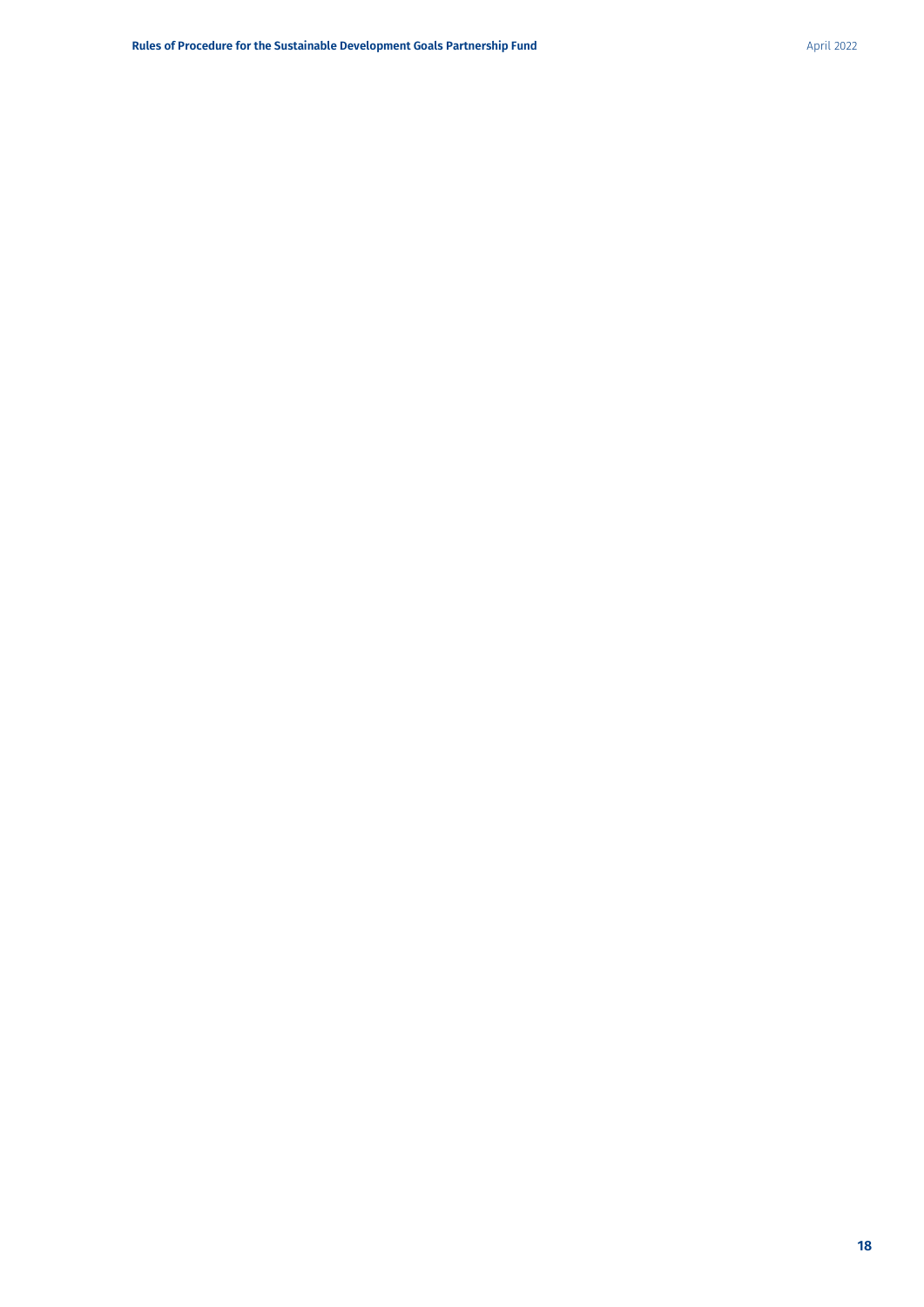# <span id="page-19-0"></span>**7. Definitions**

### <span id="page-19-1"></span>**7.1 De minimis aid**

The EU Regulation on *de minimis* aid<sup>[23](#page-19-3)</sup> allows aid amounting to up to EUR 200 000 for each beneficiary over a 3-year period. In the case of grants from the Technology Development Fund that qualify as *de minimis* aid, beneficiaries must declare that, during the last two fiscal years and the current fiscal year, they have not received, from public bodies, grants in excess of EUR 200 000 that would qualify as *de minimis* aid, including the amount in the current grant application. If the total amount of  $de$  minimis aid, including the requested grant application amount, exceeds EUR 200 000, a beneficiary will not receive any part of the grant application amount. In assessing whether the above maximum has been reached, the grant equivalent of aid granted in a form other than direct grants (e.g., loans on favourable terms) shall be calculated in accordance with the EFTA Surveillance Authority's rules. In this context, however, special grants received by a party in accordance with the grant rules adopted by the EFTA Surveillance Authority are excluded.

### <span id="page-19-2"></span>**7.2 Additionality**

The requirement that a project should entail clear additionality refers to a cooperation project which would not be implemented or financed under regular market conditions. This is one of the basic preconditions for granting public development funds to private companies, as the intention behind grants to development cooperation is not to subsidise the costs of companies operating in a competitive environment.

In this context, reference is made to distinct rules provided by the OECD Development Assistance Committee (OECD-DAC)<sup>24</sup>.

<span id="page-19-3"></span><sup>&</sup>lt;sup>23</sup> [Commission Regulation \(EU\) No 1407/2013](https://eur-lex.europa.eu/legal-content/EN/TXT/HTML/?uri=CELEX:32013R1407&from=EN)

<span id="page-19-4"></span><sup>24</sup> [OECD DAC Blended Finance Principle](https://www.oecd.org/dac/financing-sustainable-development/development-finance-topics/OECD-Blended-Finance-Principles.pdf)